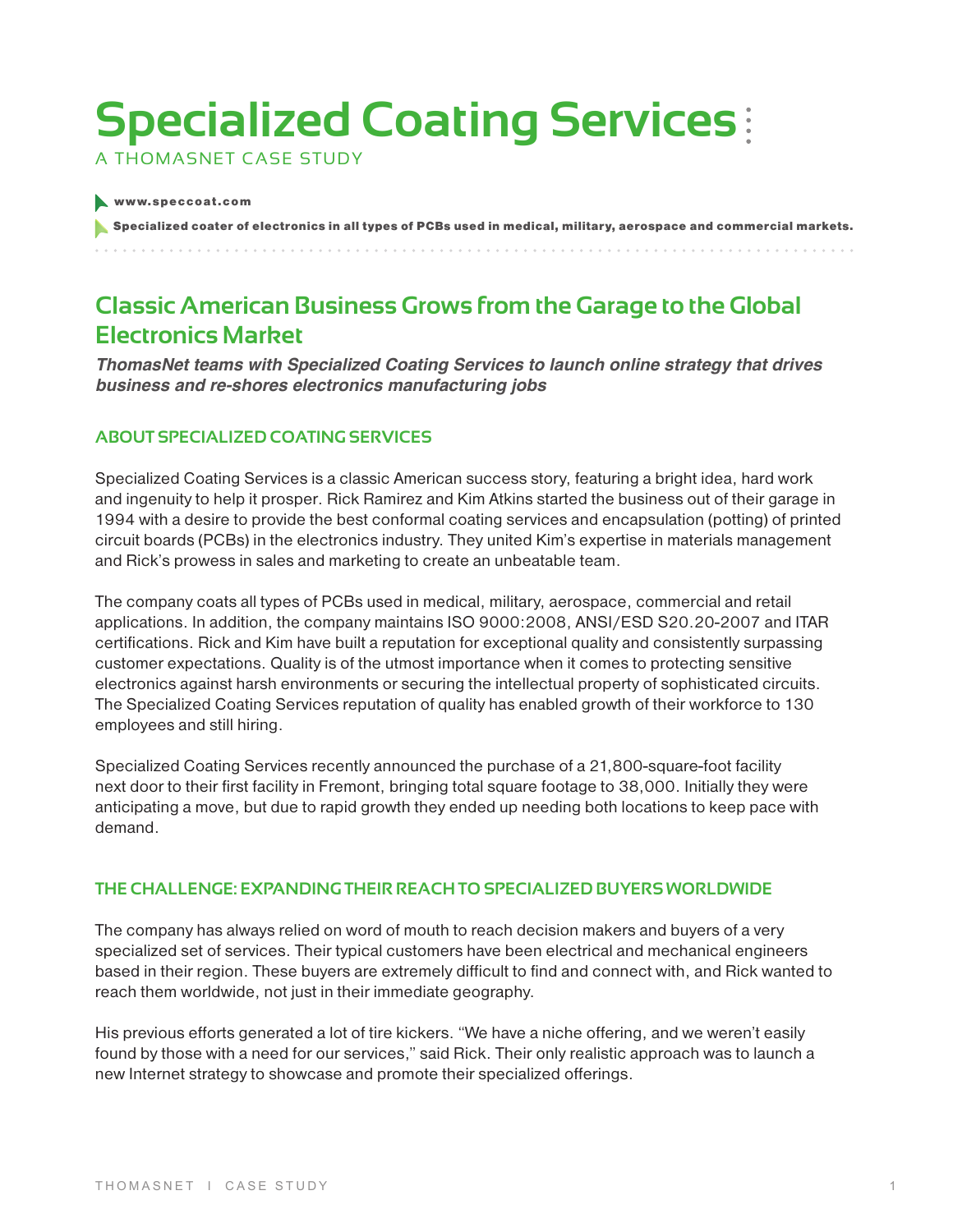Rick and Kim knew ThomasNet.com is where engineers search, and that developing a strategic presence there, along with a re-design of their website would take their strong regionally-oriented company to the global market, where they would have an opportunity to reach bigger opportunities and accelerate growth.

#### **Solution: A new website and a strategic presence on ThomasNet.com**

Kim and Rick worked hand-in-hand with ThomasNet, to redesign their website for exactly the way their target buyers research and make purchasing decisions. They detailed their capabilities, industries served and quality certifications, while streamlining multiple pathways for visitors to contact them or submit an RFQ.

Additionally, they secured a strategic presence on ThomasNet.com, by establishing prominent placement in specific highly targeted categories where specifying engineers searched for a vendor with their capabilities.

This powerful combination was designed to get in front of qualified buyers wherever they were online, no matter what country or time zone they were in. And once they identified Specialized Coating Services as a prospective vendor – the website showcased all of the PCB conformal coating and encapsulating capabilities and quality details that specifying engineers would need to gain confidence and then proceed to contact the company.

## **Results: Growing the business, and re-shoring American jobs by bringing manufacturing work back from overseas to Specialized Coating Services in California**

As a result of the new strategy, Specialized Coating Services went from being a local service provider to specialist protecting sensitive circuits manufactured in countries around the globe.

When Specialized Coating Services launched their new web strategy, they were able to attract key global accounts and even bring manufacturing work back to the U.S. that was previously shipped overseas. "The great thing about leads from ThomasNet is that by the time they get to us, they are qualified - no tire kickers. The new website helps us to seal the deal with new leads quicker than ever," said Rick Ramirez.

One technology customer that came from ThomasNet.com manufactures 3,000-5,000 parts per month in China, and now ships those to Specialized Coating Services before final assembly.

Another customer that found Specialized Coating Services on ThomasNet.com is Monkeylectric, which builds LED lights for bicycles. They recently moved their manufacturing from overseas to the U.S. and Specialized Coating Services handles all of the potting/encapsulating work for the circuitry. Specialized Coating's expertise and unparalleled reputation for quality was, in fact, the impetus for the re-shoring move.

Re-shoring is big news these days and there is lots of interest in the associated job creation. When companies re-shore their manufacturing and need new specialized domestic vendors they turn to